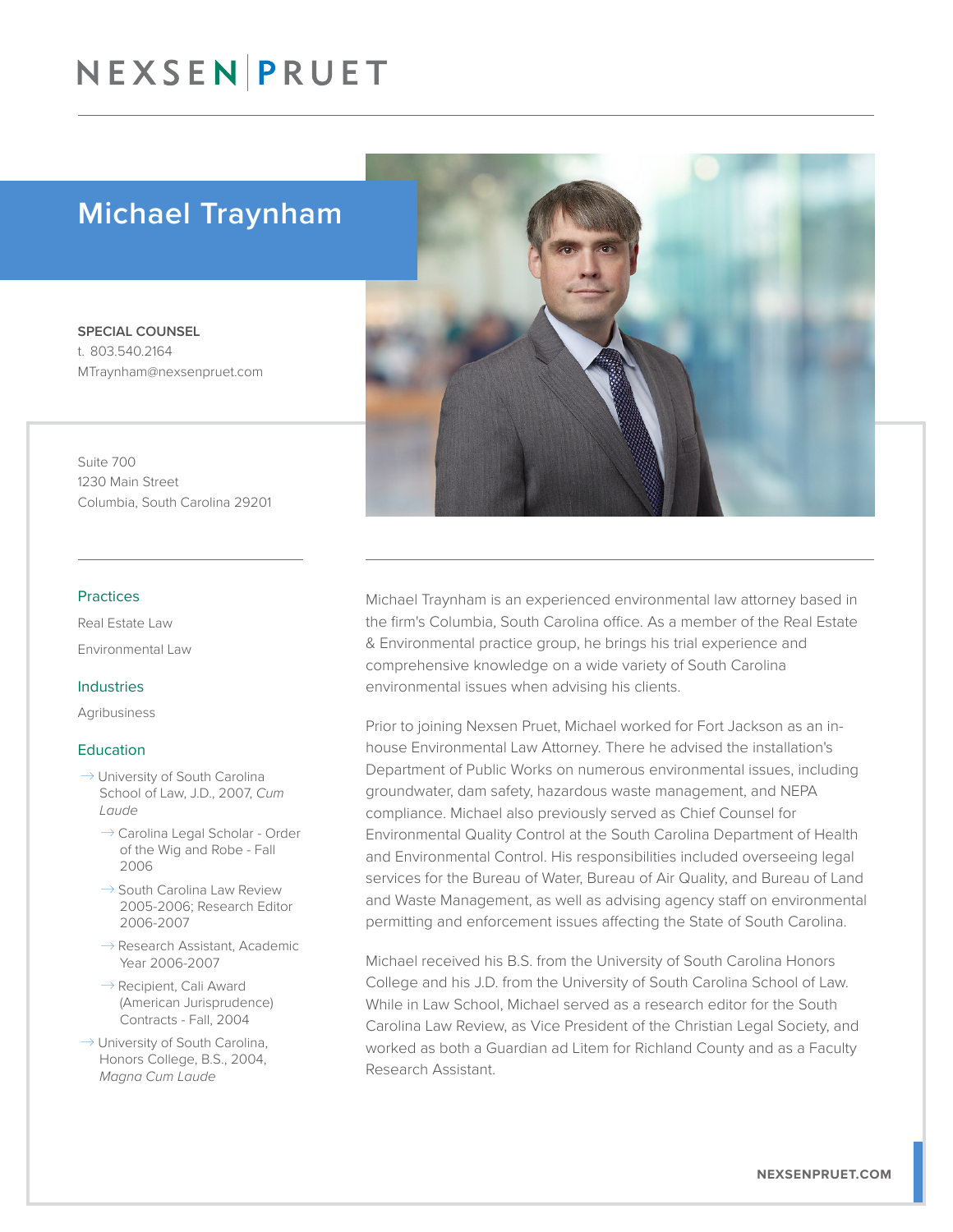# NEXSENPRUET

- $\rightarrow$  Palmetto Fellows 2000-2004
- $\rightarrow$  Carolina Scholars Finalist 2000-2004

#### Admissions

- $\rightarrow$  South Carolina
- $\rightarrow$  North Carolina

*Michael previously served as a Law Clerk to Nexsen Pruet in the summer of 2005.*

### **Recognitions**

- $\rightarrow$  ABA Seer Leadership Development Program: 2019-2020
- $\rightarrow$  DHEC Leap Program: 2016-2017
- $\rightarrow$  Board Member of the Year, Sexual Trauma Services of the Midlands-2016

### Community & Professional

- $\rightarrow$  SC Bar Environmental & Natural Resource Section, Council Member: 2018-present
- $\rightarrow$  Sexual Trauma Services of the Midlands (STSM), Board Member: 2014-2020
	- $\rightarrow$  Committee Chair, Board Development Committee; Member, Finance Committee: Board Secretary; At-large Member, Executive Committee
- $\rightarrow$  SC Bar Environmental & Natural Resource Section, Council Member: 2018-present
- $\rightarrow$  SC Bar Administrative and Regulatory Law Committee: 2018-2019
- $\rightarrow$  SC Bar Judicial Qualification Committee: 2017-2018

### Publications:

- $\rightarrow$  Author- The Shape of the Water (Law): The Evolving Regulation of Surface Water in South Carolina, American Bar Association, Water Resource Committee Newsletter, October 2, 2018.
- $\rightarrow$  Author What Every Lawyer Needs to Know about Investment Fraud, S. C. Young Lawyers, August 2011.
- $\rightarrow$  Acknowledgement/Research Assistant- Income Taxation of Estates and Trusts (Update, Incorporating Release No. 12), Jonathan G. Blattmachr, F. Ladson Boyle, Arthur M. Michaelson, Practicing Law Institute, New York City December 2006).

#### Presentations:

� *Sales and Use Tax in South Carolina*, CLE, November 7, 2013, Columbia, SC.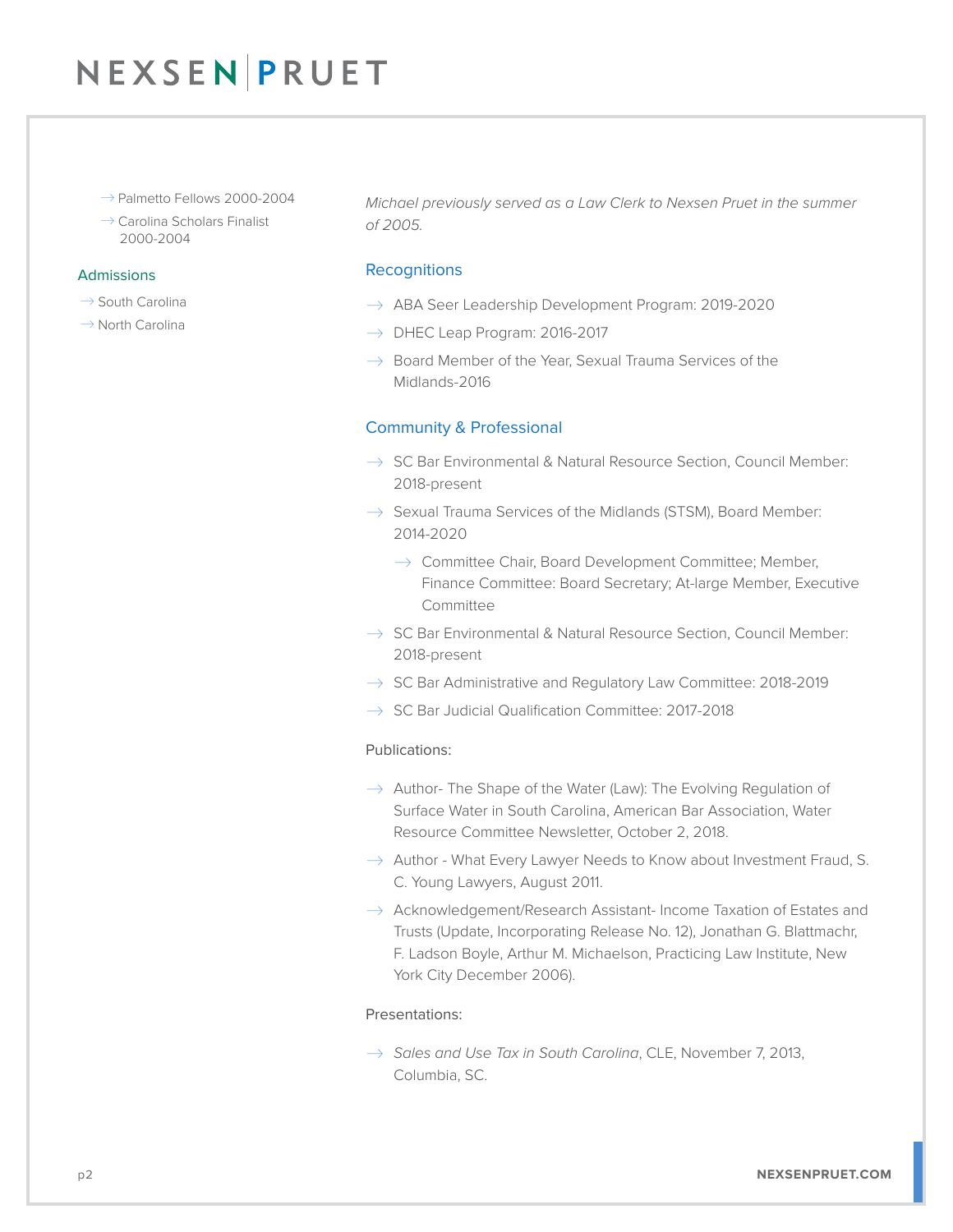# NEXSENPRUET

- � *Natural Resources and Environmental Law Seminar* (SCAG) August 22, 2014, Columbia SC.
- $\rightarrow$  2016 Governmental Law Section Mid-Year Update Hot Topics with DHEC (Panel presented DHEC Case Update), June 17, 2016 Columbia, SC.
- � *Quarterly OSWW Training Legal Process*, June 29, 2016 Blythewood, SC.
- � *STSM Cultivation Presentation* 
	- $\rightarrow$  August 10, 2016 Forest Acres Rotary Club.
	- $\rightarrow$  September 4, 2018 Saint Andrews Rotary Club.
- � *DHEC CLE: What is Effective Regulation?; Overview of the Regulatory Promulgation Process*, October 28, 2016 Columbia, SC.
- � *Dams in Post Flood South Carolina*; Environmental & Natural Resources Section CLE, SC Bar Convention 2017 January 19, 2017 Greenville SC.
- → OGC Overview Common Legal Issues Within DHEC, Compliance and Enforcement Meeting (DHEC Internal) -April 26, 2017 Columbia, SC.
- � *Competing for SC's Water Resources* (panel discussion); Env. & Natural Resources Section CLE, SC Bar convention 2018 - January 18, 2018, Kiawah Island, SC.
- � *Hot Topics in Agriculture*; Farm Bureau Annual Conference, November 30, 2018, Myrtle Beach, SC.
- $\rightarrow$  *Standing: Not as Easy as it Looks*; (co-presented with Dawn Miller) Env. & Natrual Resources Section CLE, SC Bar Convention 2019 - January 17, 2019, Myrtle Beach, SC.
- � *DHEC Tonight!*; SCAARLA 2019, February 1, 2019 Columbia, SC
- → *Environmental Update* (co-presented with Elizabeth Dieck); Government Law Section, May 3, 2019, Columbia SC.
- $\rightarrow$  *Environmental Law for ECOS*, (training offered monthly to new environmental compliance officers at Fort Jackson).

### News

12.02.2020 | Media Mention Michael Traynham Discusses Environmental Law in The South Carolina Bar

02.18.2020 | News from Nexsen Pruet Nexsen Pruet Welcomes Michael Traynham

### Speaking Engagements

11.05.2021 | WebEx Nexsen Pruet's 20th Annual In-House Counsel Ethics Seminar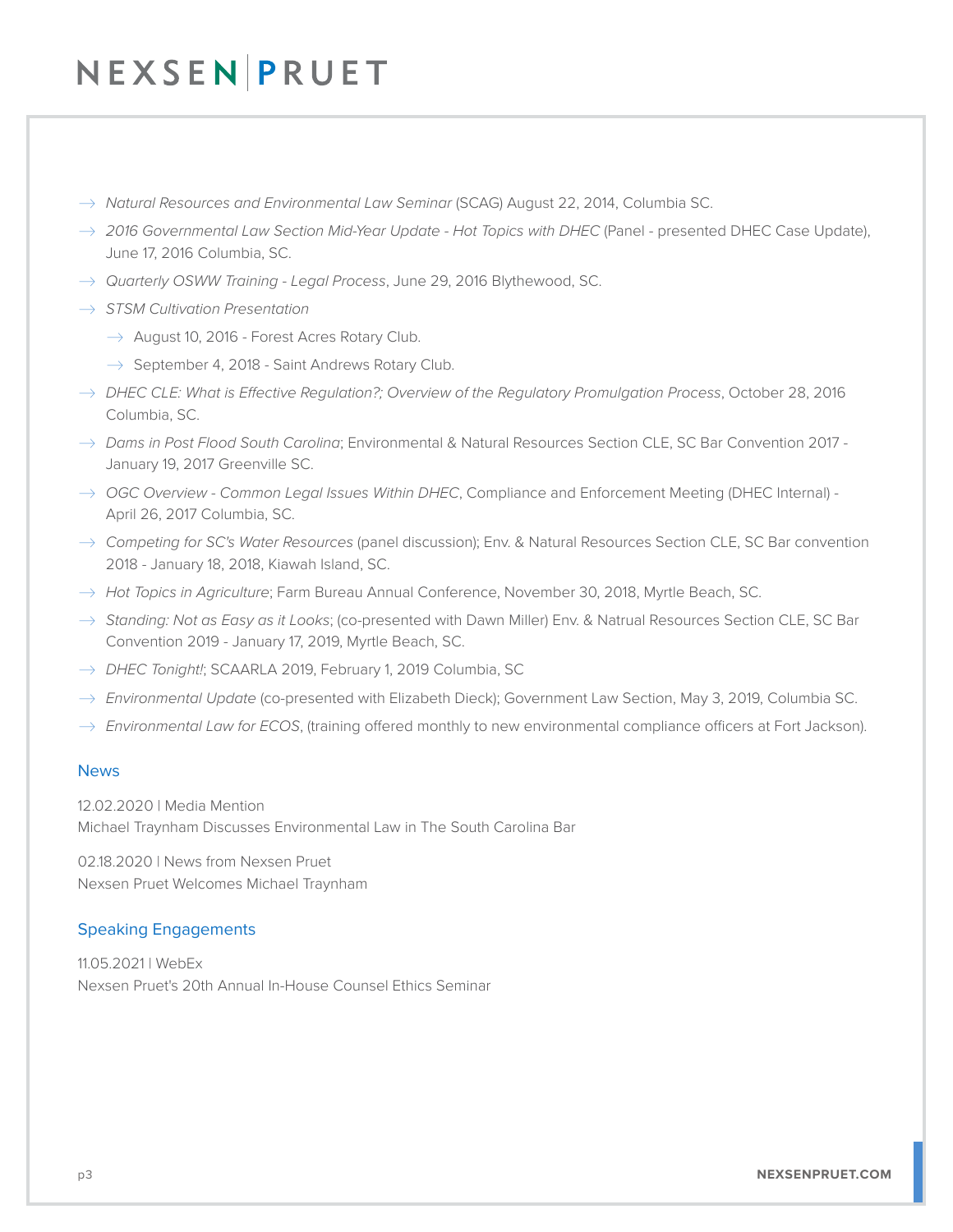# NEXSEN PRUET

### Insights

05.27.2022 | Article Court of Appeals Upends Agricultural Permitting in South Carolina

10.19.2021 | Article EPA's New PFAS Strategic Roadmap Could Present Potholes for the Unprepared

09.30.2021 | Article WOTUS Whack-a-Mole: What Definition Applies This Week?

06.01.2021 | Article Is the Answer to Emerging Housing Crisis an Environmental FastPass?

04.23.2021 | Article New Bill Would Require National PFAS Standards Within Two Years

02.22.2021 | Article EPA Turns 50: Looking Back to Look Forward

01.25.2021 | Article The First 100 Hours: The Biden White House Begins Environmental Push

01.22.2021 | Article Florida Environmentalist Bruised in Supreme Court SLAPP Fight

01.04.2021 | Article New Year, New Penalties from EPA

12.17.2020 EPA to Implement Consistent Economic Analysis for New Clean Air Act Rules

12.11.2020 EPA Drafts Guidance on County of Maui's "Functional Equivalent" Test

11.09.2020 The Environment 2024: Prognostications on Environmental Regulation in the Biden Era

10.15.2020 EPA Relaxes Policy on Startup, Shutdown, and Malfunction Emissions Standards

09.22.2020 City of Charleston, State of Connecticut Among Latest to File Climate Suits

09.16.2020 Environmental Compliance in the Time of COVID